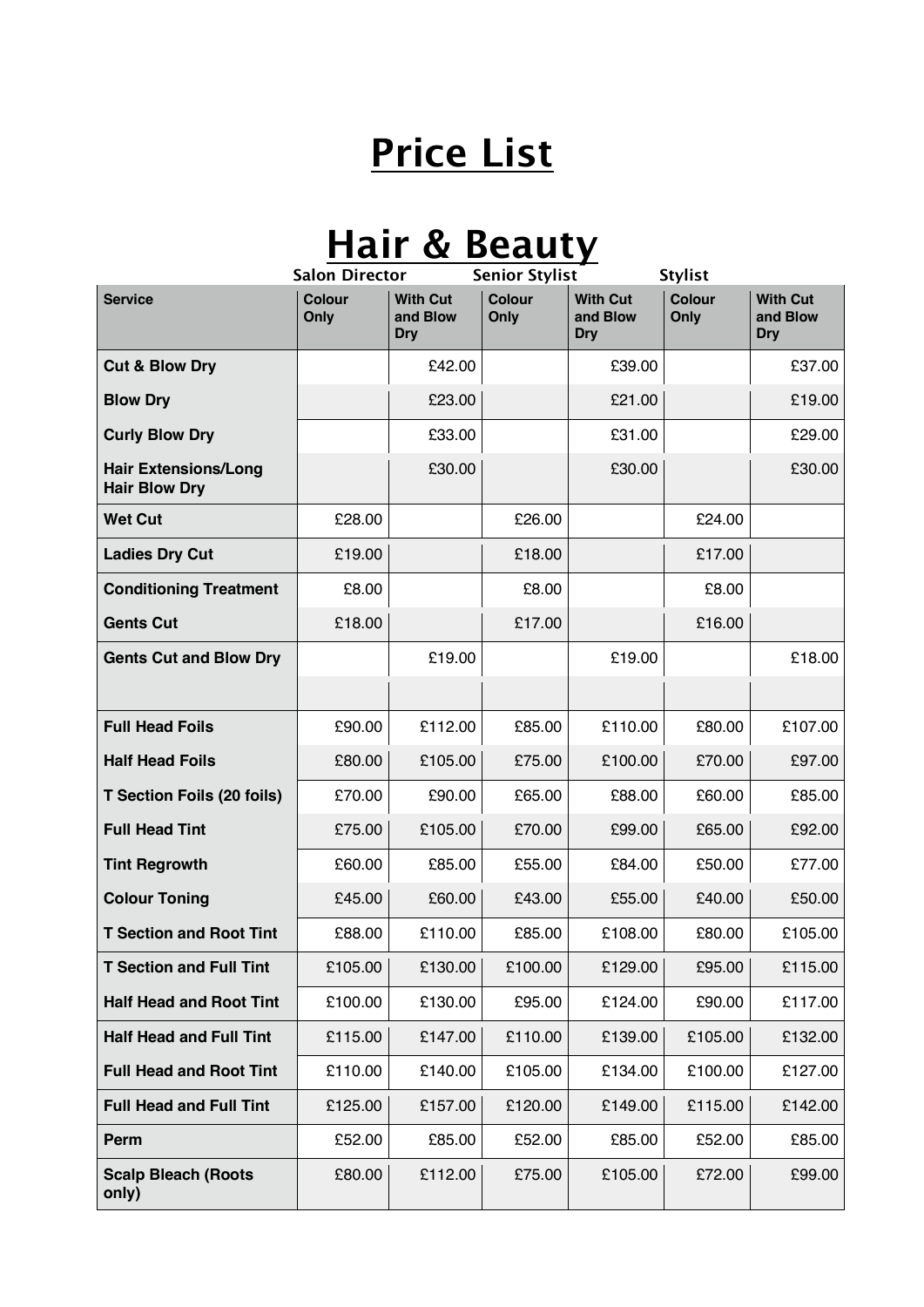| <b>Service</b>                                 | <b>Colour</b><br>Only | <b>With Cut</b><br>and Blow<br><b>Dry</b> | Colour<br>Only | <b>With Cut</b><br>and Blow<br><b>Dry</b> | Colour<br>Only | <b>With Cut</b><br>and Blow<br><b>Dry</b> |
|------------------------------------------------|-----------------------|-------------------------------------------|----------------|-------------------------------------------|----------------|-------------------------------------------|
| <b>Full Head Bleach</b>                        | £120.00               | £140.00                                   | £110.00        | £130.00                                   | £100.00        | £120.00                                   |
| <b>Balayage</b>                                | <b>POA</b>            | <b>POA</b>                                | <b>POA</b>     | <b>POA</b>                                | <b>POA</b>     | <b>POA</b>                                |
|                                                |                       |                                           |                |                                           |                |                                           |
| <b>Hair Up</b>                                 | £40.00                | £40.00                                    | £40.00         | £40.00                                    | £40.00         | £40.00                                    |
| <b>Children</b>                                | £12.00                | £30.00                                    | £12.00         | £30.00                                    | £12.00         | £30.00                                    |
|                                                |                       |                                           |                |                                           |                |                                           |
|                                                |                       |                                           |                |                                           |                |                                           |
|                                                |                       |                                           |                |                                           |                |                                           |
| <b>Wig Consultation NHS</b>                    | free                  | free                                      | free           | free                                      | free           | free                                      |
| <b>Wig Consultation Private</b>                | £35.00                | £35.00                                    | £35.00         | £35.00                                    | £35.00         | £35.00                                    |
| <b>Great Lengths Hair</b><br><b>Extensions</b> | <b>POA</b>            | <b>POA</b>                                | <b>POA</b>     | <b>POA</b>                                | <b>POA</b>     | <b>POA</b>                                |

| <b>Service</b>                                                                                                                                                                                                                                                                                                    | Cost   |  |
|-------------------------------------------------------------------------------------------------------------------------------------------------------------------------------------------------------------------------------------------------------------------------------------------------------------------|--------|--|
| <b>Massage</b>                                                                                                                                                                                                                                                                                                    |        |  |
| <b>Back Massage - A wonderful back massage using the finest oils for</b><br>that ultimate relaxing experience enjoyed equally by men and women<br>alike - a very popular treatment                                                                                                                                | £30.00 |  |
| Full Body Massage - Full Body swedish body massage                                                                                                                                                                                                                                                                | £40.00 |  |
| Hanakasumi Massage - The japanese massage begins with cleansing<br>of the skin to remove impurities, then a combination of massage and<br>reflexology to revive energy flows and circulation. All of this combined<br>with the cherry blossom fragrance makes Hanakasumi the ultimate<br>treatment for relaxation | £55.00 |  |
| Full Body Hot Stone massage - Warm basalt stones used to melt<br>away any aches and pains. Relax, destress and unwind, untangle<br>tension and release emotion. Experience the ultimate head to toe<br>treatment you will never forget.                                                                           | £48.00 |  |
| <b>Half Body Hot Stone Massage</b>                                                                                                                                                                                                                                                                                | £38.00 |  |
| Indian Head Massage - The aim of indian head massage is to release<br>the stress that has accumulated in the tissues, muscles and joints of the<br>head, face, neck and shoulders.                                                                                                                                | £30.00 |  |
|                                                                                                                                                                                                                                                                                                                   |        |  |
| <b>Facials</b>                                                                                                                                                                                                                                                                                                    |        |  |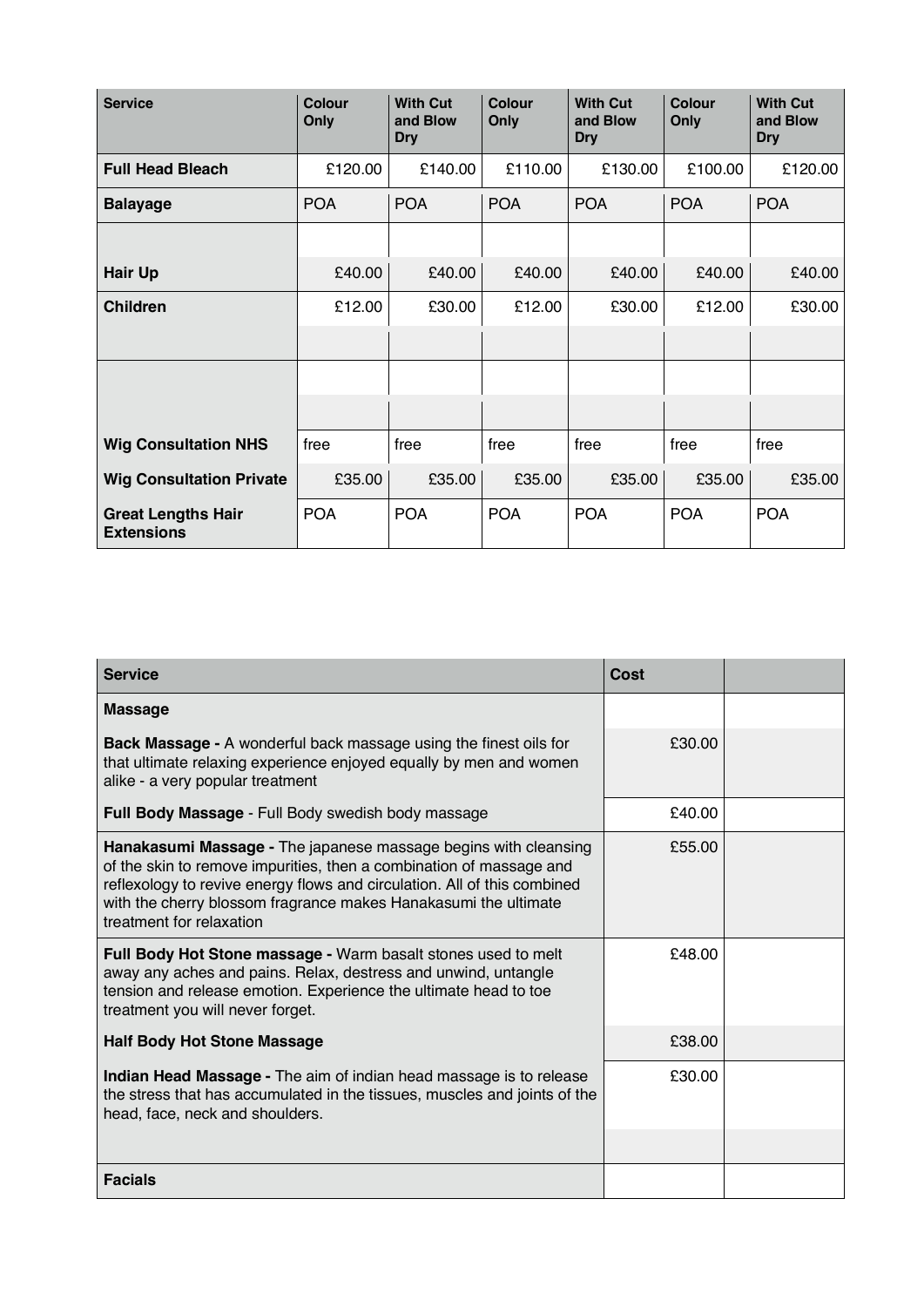| <b>Service</b>                                                                                                                                                                                                                                                                                                  | <b>Cost</b> |  |
|-----------------------------------------------------------------------------------------------------------------------------------------------------------------------------------------------------------------------------------------------------------------------------------------------------------------|-------------|--|
| <b>Comfort Zone Prescriptive Facial - 45minutes</b><br>Treat your skin to the care it deserves. A bespoke facial designed and<br>tailored for your skin needs. All products used are from the Comfort<br>Zone range.                                                                                            | £45.00      |  |
| <b>Comfort Zone Sublime Skin Deluxe - 60 mins</b><br>Give your skin a boost of radiance and plumpness that it deserves and<br>needs. This involves a tailored masque for immediate rejuvenation.<br>This gives an instant firming effect, the result leaves you with glowing,<br>firmer beautiful looking skin. | £55.00      |  |
| <b>Comfort Zone Mini Hydrating Facial - 30 mins</b><br>If time is an issue then this is the treatment for you, a deep cleanse and<br>hydrating treatment to rebalance your skin.                                                                                                                                | £30.00      |  |
|                                                                                                                                                                                                                                                                                                                 |             |  |
|                                                                                                                                                                                                                                                                                                                 |             |  |
| <b>Waxing</b> Tea Tree hair removal                                                                                                                                                                                                                                                                             |             |  |
| <b>Full Leg</b>                                                                                                                                                                                                                                                                                                 | £25.00      |  |
| <b>Half Leg</b>                                                                                                                                                                                                                                                                                                 | £16.00      |  |
| <b>Bikini</b>                                                                                                                                                                                                                                                                                                   | £11.00      |  |
| <b>Extended Bikini</b>                                                                                                                                                                                                                                                                                          | £14.00      |  |
| <b>Brazilian Bikini Wax</b>                                                                                                                                                                                                                                                                                     | £20.00      |  |
| <b>Hot Wax Hollywood Wax</b>                                                                                                                                                                                                                                                                                    | £25.00      |  |
| <b>Underarm</b>                                                                                                                                                                                                                                                                                                 | £9.00       |  |
| Forearm                                                                                                                                                                                                                                                                                                         | £11.00      |  |
| <b>Full Arm</b>                                                                                                                                                                                                                                                                                                 | £15.00      |  |
| Lip                                                                                                                                                                                                                                                                                                             | £8.00       |  |
| Chin                                                                                                                                                                                                                                                                                                            | £8.00       |  |
| <b>Lip and Chin</b>                                                                                                                                                                                                                                                                                             | £12.00      |  |
| <b>Eyebrow</b>                                                                                                                                                                                                                                                                                                  | £9.00       |  |
| <b>Gents Back</b>                                                                                                                                                                                                                                                                                               | £18.00      |  |
| <b>Gents Chest</b>                                                                                                                                                                                                                                                                                              | £18.00      |  |
| <b>Gents Chest and Back</b>                                                                                                                                                                                                                                                                                     | £30.00      |  |
|                                                                                                                                                                                                                                                                                                                 |             |  |
|                                                                                                                                                                                                                                                                                                                 |             |  |
|                                                                                                                                                                                                                                                                                                                 |             |  |
|                                                                                                                                                                                                                                                                                                                 |             |  |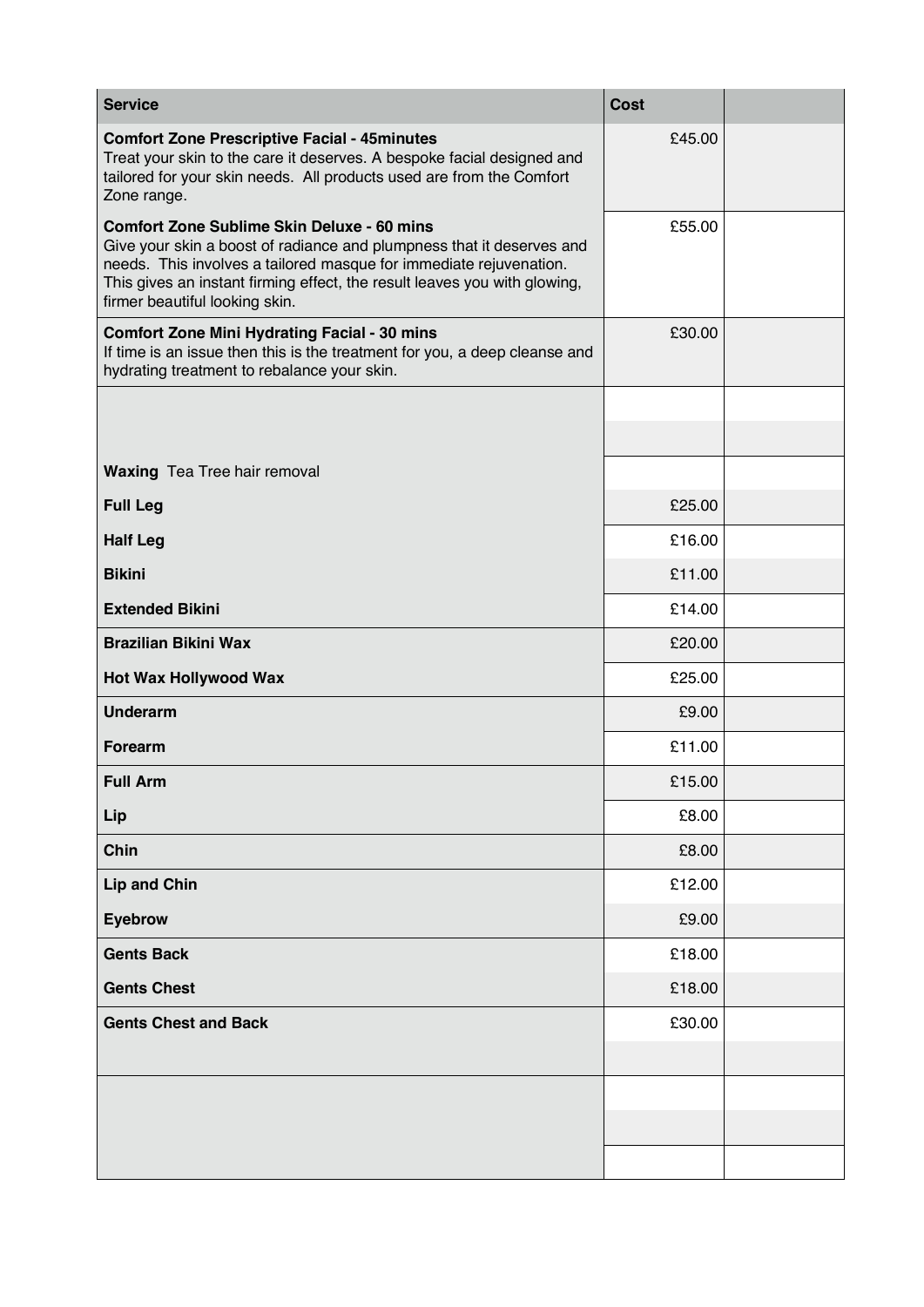| <b>Service</b>                                                                                                                                                                                                                                                                                                  | <b>Cost</b> |  |
|-----------------------------------------------------------------------------------------------------------------------------------------------------------------------------------------------------------------------------------------------------------------------------------------------------------------|-------------|--|
| Eyes and Tinting - Please note that a free patch test is required 48<br>hours prior to a service                                                                                                                                                                                                                |             |  |
| <b>Eyelash Tinting</b>                                                                                                                                                                                                                                                                                          | £11.00      |  |
| <b>Eyebrow Tintint</b>                                                                                                                                                                                                                                                                                          | £8.00       |  |
| <b>Eyelash and Eyebrow Tinting</b>                                                                                                                                                                                                                                                                              | £15.00      |  |
| HD Brows - Bespoke Brows, totally tailored for you. Custom blended<br>colour is applied to achieve your desired depth of colour. A<br>combination of hair removal techniques to create your unique shape<br>and finally your brows will be perfected using the high definition make<br>up collection.           | £25.00      |  |
| <b>LVL Lashes</b><br>LVL is a revolutionary lash lift treatment that creates lift, length and<br>volume with your own natural lashes. No mascara, no extensions, no<br>maintenance                                                                                                                              | £45.00      |  |
| <b>HD Brow Sculpt (Brow Lamination)</b><br>Brow Sculpt is brow lamination with a twist, whether you dream of<br>achieving that full fluffy brow or want to create symmetry in uneven<br>brows or tame unruly hairs, our brow sculpt lift is for you.                                                            | £35.00      |  |
| PLEASE NOTE ALL OF THE ABOVE REQUIRE PATCH TESTING<br><b>PRIOR TO SERVICE - 48 HOURS</b>                                                                                                                                                                                                                        |             |  |
|                                                                                                                                                                                                                                                                                                                 |             |  |
| Spray Tan - Get a luxurious tan from the latest sienna system.                                                                                                                                                                                                                                                  | £15.00      |  |
|                                                                                                                                                                                                                                                                                                                 |             |  |
| <b>Hands and Feet</b>                                                                                                                                                                                                                                                                                           |             |  |
| Jessica Luxury Manicure - Everyones nails are different, a treatment<br>manicure analyses and treats each nail for its specific nail type. The<br>cuticles are cared for with Jessica technology oils and creams. The nail<br>shape is perfected and basecoats and colour are applied for the perfect<br>finish | £23.00      |  |
| Jessica Deluxe Manicure - This the luxury manicure along with<br>thermal mittens for a deeper penetration of oils and creams, softening<br>cuticles improving the circulation and soothing stiff joints.                                                                                                        | £29.00      |  |
| Jessica Luxury Pedicure - The ultimate treat for your feet, using the<br>aromatherapy based products which analyses and treats the nail. The<br>foot is soaked in oils and cared for with Jessica aromatherapy. The<br>nails are perfected and bisects and colour applied for a perfect finish                  | £29.00      |  |
| Jessica Deluxe Pedicure - This is the luxury pedicure along with<br>thermal booties for a deeper penetration of oils and creams                                                                                                                                                                                 | £33.00      |  |
| <b>Callus Peel -</b> An amazing foot treatment especially for that stubborn<br>hard callused skin, your foot is transformed after just one treatment<br>removing your callus just like orange peel                                                                                                              | £12.00      |  |
| File and Paint - No frills just a quick today and application of polish                                                                                                                                                                                                                                         | £15.00      |  |